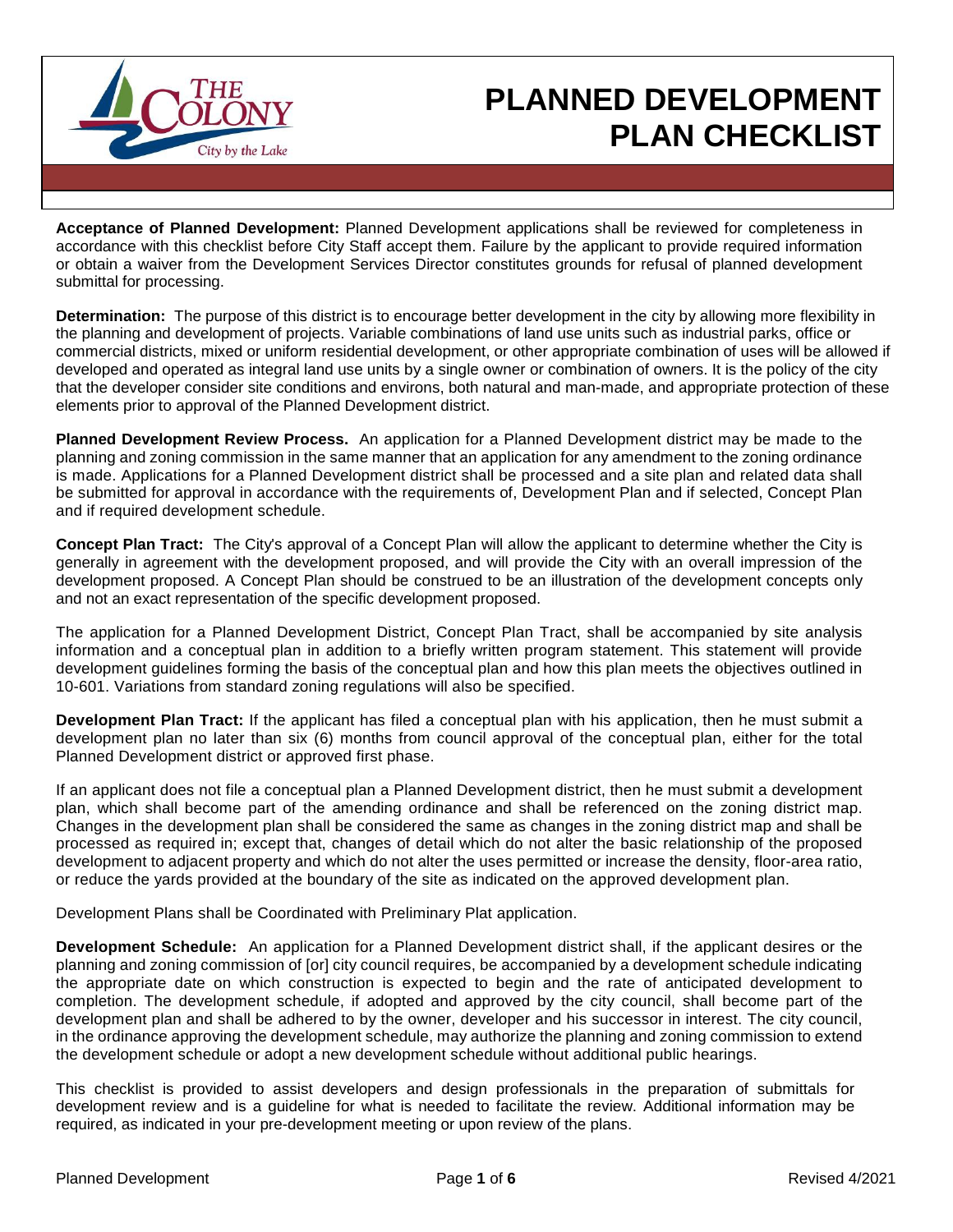#### **CHECK ALL BOXES TO SIGNIFY COMPLIANCE WITH SUBMITTAL AND SPECIFICATION SUBMITTAL**

#### **PLANNED DEVELOPMENT (CONCEPT PLAN TRACT) SUBMITTAL REQUIREMENTS:**

**□ Universal Application Form:** The completed application form shall include the notarized signatures of the applicant and the owner(s).

**□ Project Narrative:** A narrative indicating the purpose of the development and what is being proposed, and how the site plan meets the Zoning Ordinances and adopted plans such as The Colony Comprehensive Plan and the Master Thoroughfare Plan, etc.

**□ Fee:** Fee paid as described in the current Development Services Fee Schedule.

**□ Planned Development Ordinance:** Five (5)\* copies of ordinance outlining development standards that apply to the development.

**□ Digital Copies:** All submittal documents in PDF format (CD or thumb drive).

**□ Applicant Information:** The applicant is generally the principal design professional (e.g. <sup>a</sup> surveyor or engineer) preparing the plat document. The applicant shall include his/her name, name of company, company address, phone number, and personal email contact information on the application and on the plat. If the applicant and the property owner are the same, please note as such. All correspondence relating to the plat review and filing will be directed to the applicant designated on the application.

**□ Owner Information:** The application is required to be signed by the current property Owner (s). If the property owner is not available to sign the application, then a notarized letter of authorization from the property owner is required to be submitted which empowers a designee to sign for the property owner.

\*Number of paper copies subject to the discretion of the Planning Director. The selected scale must allow for the legibility of details. Plans requiring multiple sheets shall include match lines and a key plan. Individual cases may require full 24" x 36" plans for review.

#### **CONCEPT PLAN TRACK SPECIFICATIONS:**

□ **Legibility:** Each plan shall be drawn at a scale at which all details of the drawing are legible after the drawing has been reduced to an 11" X 17" format.

□ **Drawn to Scale:** The scale of the drawing shall be in a scale that shows all the elements in sufficient detail so that staff and decision-making bodies may conduct a thorough review.

Notation of the Scale: Engineering scale required.

Legend: The legend shall include an explanation for all graphic symbols on the plans.

Bar or Graphic Scale and Directional, North Arrow: The north arrow shall be oriented either to the top or the right of the pages. Include Bar or graphic scale and directional with north arrow.

**Date:** The plans shall include the date of the initial preparation and the date of any subsequent revisions.

**Project Number:** Following the submittal of the site plan, a unique project number will be generated by City Staff. All subsequent revisions shall have this number clearly visible on all plan sheets in all subsequent title blocks.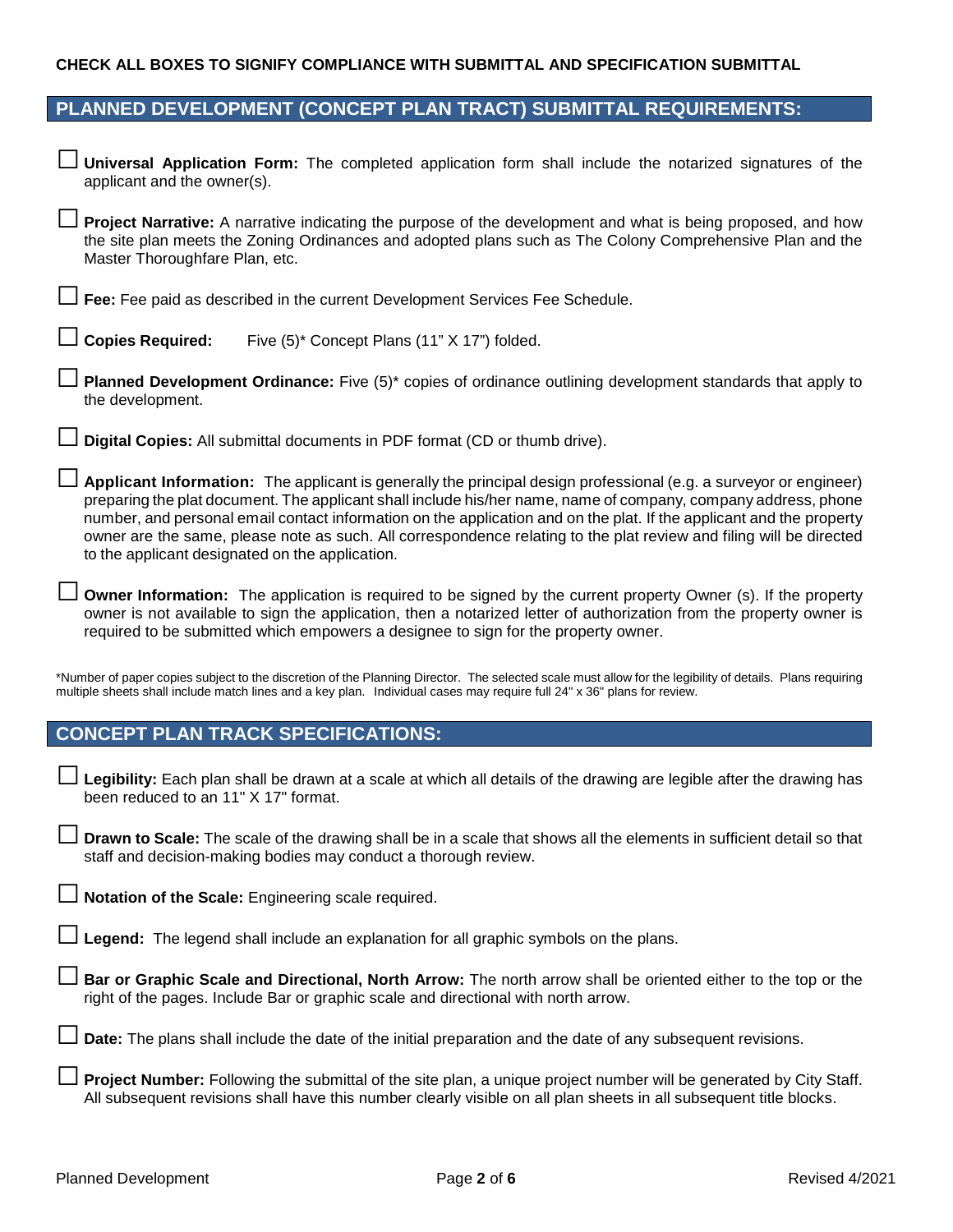□ **Title Block:** A title block including the following information shall be included on each page:

- Name and project number of the proposed project.
- Type of Plan: "Site Plan," "Landscape Plan," or "Building Elevations"
- Legal description (whether County Abstract or platted lot) of the subject property. Name, address, telephone number and email of the property owner.
- Name, company, company address, telephone number and email of the engineer and/or architect who prepared the applicable plan.

□ **Signature Block:** The Site Plan shall include the following signature block:

| Approved by the City Council on the | day of $\_$ | 20 |
|-------------------------------------|-------------|----|
| <b>Planning Director</b>            |             |    |

Site Analysis: Provide the following information on five (5) foot contour Topography based maps.

- Describe existing natural features and physical improvements within the site by including: flood plains, water bodies, creeks, marshes, and drainage area. Major tree groupings, rock outcroppings, view corridors of scenic vistas, skylines or other features.
- Location, identification and dimension of all existing public and private easements, indicate major utility trunk lines and future tie-ins. Identify all designated landmarks, locate existing main structures and delineate improvements to be retained.
- Identification of land use groupings adjacent to the proposed development and contiguous land uses beyond adjacent public thoroughfares, creeks, utility easements or other rights-of-way.

**□ Location Map:** Provide a site location map on a smaller scale showing major circulation routes and other landmarks shall be provide with the analysis information.

**□ Development Standards:** Provide conceptual standards for floor area ratio, signs, density, loading standards, yards, building spacing, site coverage, access, screening walls or landscaping, building area, open space, maximum height, lot with, lot depth, lot area, streets, minimum off-street parking and pedestrian-ways.

**Conceptual Plan:** Prepared on a topography base map with no less than five (5) foot contour intervals.

- A drawing locating all land use areas, showing the gross acreage of each use, maximum lot coverage, net residential densities, floor area ratio for each use and approximate gross floor area for all commercial, industrial and office uses.
- Delineation of all major useable open space other than parking areas, service areas and circulation zones.
- Identification of all areas to be dedicated to the city and designation of communally-owned areas and facilities.
- Indication of areas to be used for active recreational purposes.
- Indication of maximum heights of all structures in feet and stories.
- Location of all proposed screening barriers between the proposed development and adjacent property in addition to proposed barriers between internal land uses.
- Location of minimum building setbacks along the site boundaries.
- Identification of all major access points and thoroughfares to be dedicated to the city.
- Indication of each phase of development if the proposed planned development is to be in separate phases.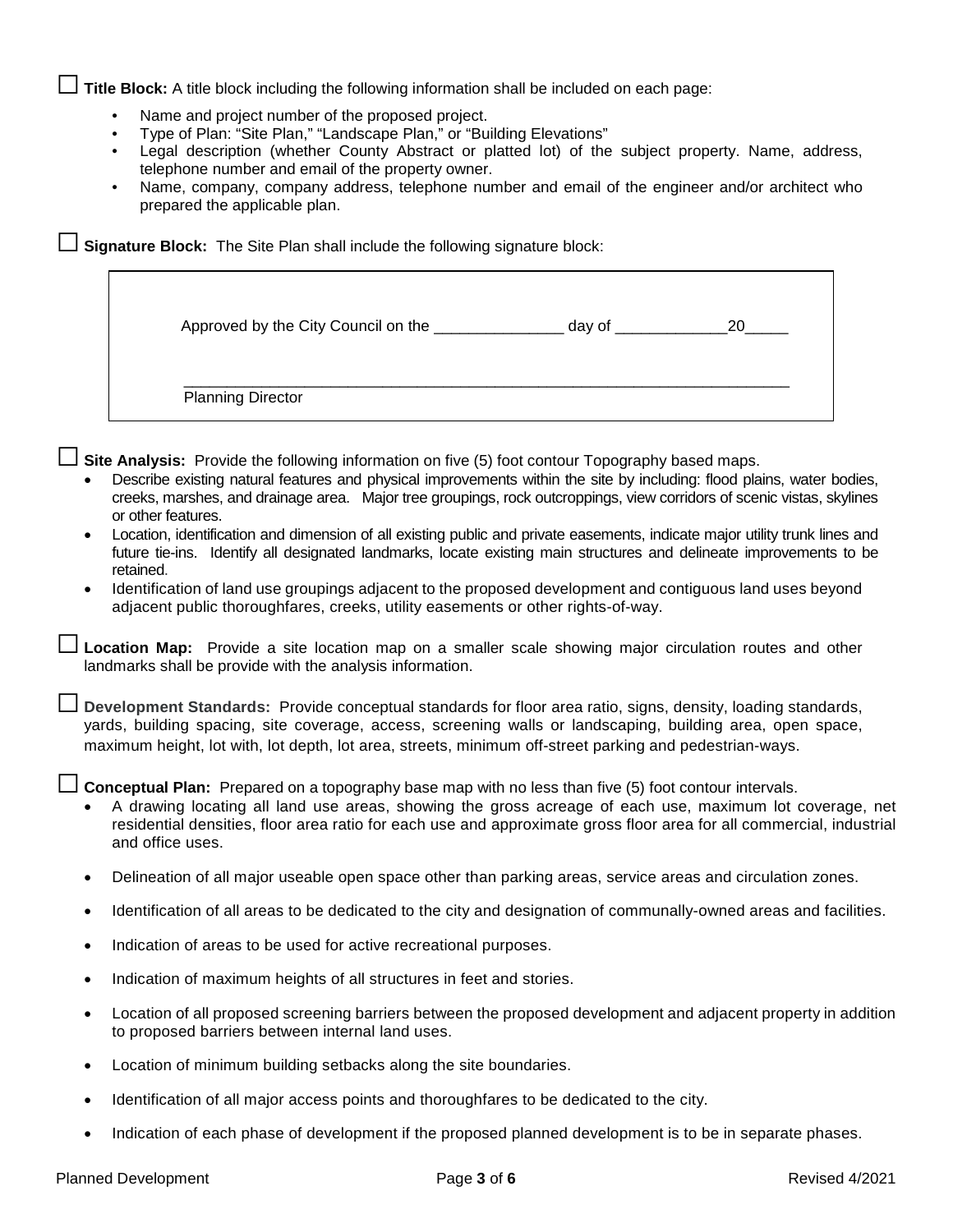## **CONCEPT PLAN SUBMITTAL REQUIREMENTS:**

| └─ Engineering Design Manual                                                                                                                                                                                                                                                                                                                                                                                                                                                                                                                 |
|----------------------------------------------------------------------------------------------------------------------------------------------------------------------------------------------------------------------------------------------------------------------------------------------------------------------------------------------------------------------------------------------------------------------------------------------------------------------------------------------------------------------------------------------|
| □ Gateway Overlay District                                                                                                                                                                                                                                                                                                                                                                                                                                                                                                                   |
| <b>Comprehensive Plan</b>                                                                                                                                                                                                                                                                                                                                                                                                                                                                                                                    |
| <b>□ Master Thoroughfare Plan</b>                                                                                                                                                                                                                                                                                                                                                                                                                                                                                                            |
| $\Box$ Subdivision Ordinance                                                                                                                                                                                                                                                                                                                                                                                                                                                                                                                 |
| PLANNED DEVELOPMENT (DEVELOPMENT TRACT) SUBMITTAL REQUIREMENTS:                                                                                                                                                                                                                                                                                                                                                                                                                                                                              |
| J Universal Application Form: The completed application form shall include the notarized signatures of the<br>applicant and the owner(s).                                                                                                                                                                                                                                                                                                                                                                                                    |
| <b>Project Narrative:</b> A narrative indicating the purpose of the development and what is being proposed, and how<br>the site plan meets the Zoning Ordinances and adopted plans such as The Colony Comprehensive Plan and the<br>Master Thoroughfare Plan, etc.                                                                                                                                                                                                                                                                           |
| Fee: Fee paid as described in the current Development Services Fee Schedule.                                                                                                                                                                                                                                                                                                                                                                                                                                                                 |
| $\Box$ Copies Required:<br>Five (5)* Development Plans (11" X 17") folded.                                                                                                                                                                                                                                                                                                                                                                                                                                                                   |
| <b>Dependence Development Ordinance:</b> Five (5)* copies of ordinance outlining development standards that apply to D<br>the development.                                                                                                                                                                                                                                                                                                                                                                                                   |
| Digital Copies: All submittal documents in PDF format (CD or thumb drive).                                                                                                                                                                                                                                                                                                                                                                                                                                                                   |
| $\Box$ Applicant Information: The applicant is generally the principal design professional (e.g. a surveyor or engineer)<br>preparing the plat document. The applicant shall include his/her name, name of company, company address, phone<br>number, and personal email contact information on the application and on the plat. If the applicant and the property<br>owner are the same, please note as such. All correspondence relating to the plat review and filing will be directed<br>to the applicant designated on the application. |
| <b>Owner Information:</b> The application is required to be signed by the current property Owner (s). If the property<br>owner is not available to sign the application, then a notarized letter of authorization from the property owner is<br>required to be submitted which empowers a designee to sign for the property owner.                                                                                                                                                                                                           |
| *Number of paper copies subject to the discretion of the Planning Director. The selected scale must allow for the legibility of details. Plans requiring<br>multiple sheets shall include match lines and a key plan. Individual cases may require full 24" x 36" plans for review.                                                                                                                                                                                                                                                          |
| PLANNED DEVELOPMENT (DEVELOPMENT TRACT) SPECIFICATIONS:                                                                                                                                                                                                                                                                                                                                                                                                                                                                                      |
| Legibility: Each plan shall be drawn at a scale at which all details of the drawing are legible after the drawing has<br>been reduced to an 11" X 17" format.                                                                                                                                                                                                                                                                                                                                                                                |

□ **Drawn to Scale:** The scale of the drawing shall be in a scale that shows all the elements in sufficient detail so that staff and decision-making bodies may conduct a thorough review.

□ **Notation of the Scale:** Engineering scale required.

□ **Legend:** The legend shall include an explanation for all graphic symbols on the plans.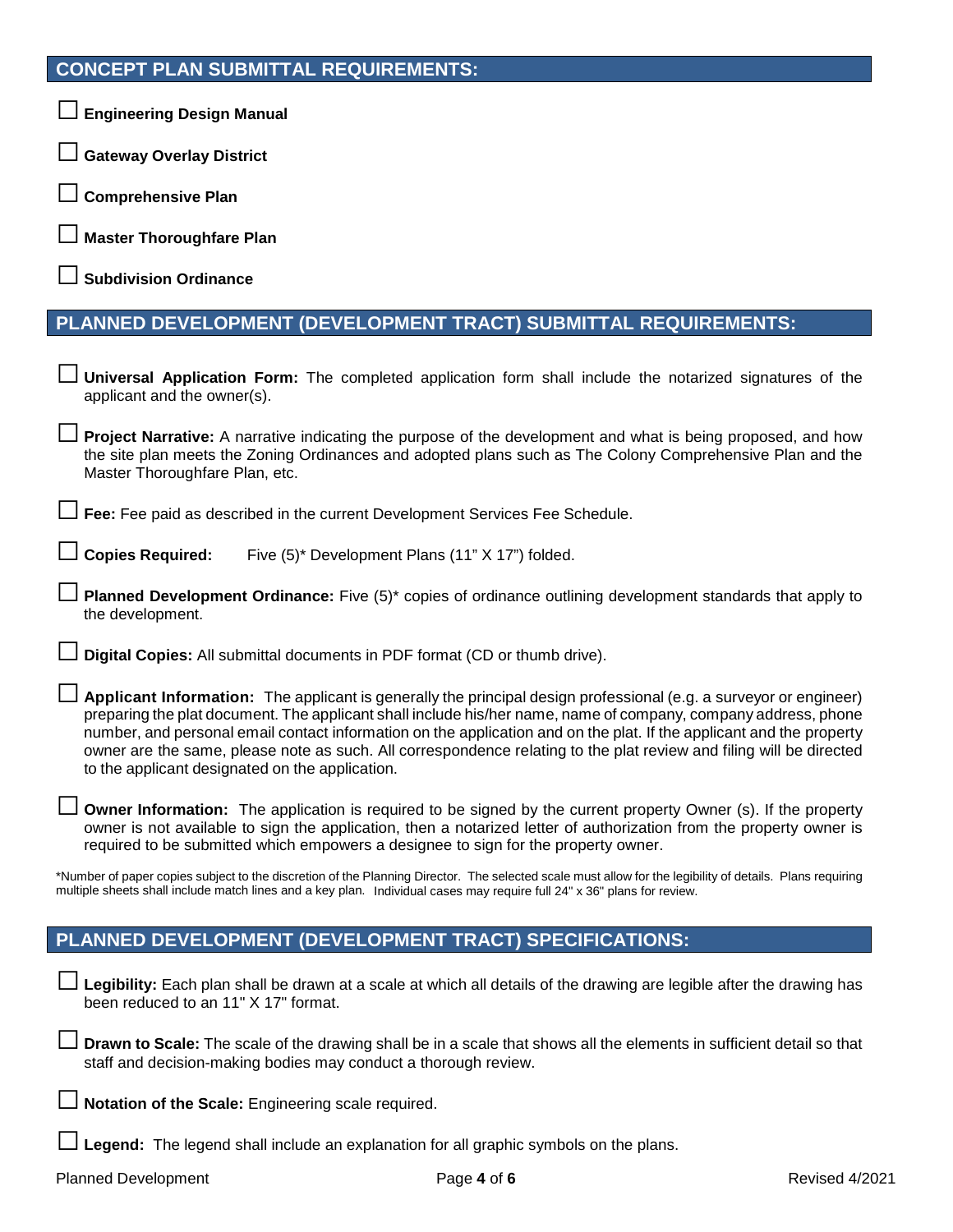Bar or Graphic Scale and Directional, North Arrow: The north arrow shall be oriented either to the top or the right of the pages. Include Bar or graphic scale and directional with north arrow.

□ **Date:** The plans shall include the date of the initial preparation and the date of any subsequent revisions.

□ **Project Number:** Following the submittal of the site plan, a unique project number will be generated by City Staff. All subsequent revisions shall have this number clearly visible on all plan sheets in all subsequent title blocks.

□ **Title Block:** A title block including the following information shall be included on each page:

- Name and project number of the proposed project.
- Type of Plan: "Site Plan," "Landscape Plan," or "Building Elevations"
- Legal description (whether County Abstract or platted lot) of the subject property. Name, address, telephone number and email of the property owner.
- Name, company, company address, telephone number and email of the engineer and/or architect who prepared the applicable plan.

□ **Signature Block:** The Site Plan shall include the following signature block:

| Approved by the City Council on the | dav oʻ |  |
|-------------------------------------|--------|--|
|-------------------------------------|--------|--|

\_\_\_\_\_\_\_\_\_\_\_\_\_\_\_\_\_\_\_\_\_\_\_\_\_\_\_\_\_\_\_\_\_\_\_\_\_\_\_\_\_\_\_\_\_\_\_\_\_\_\_\_\_\_\_\_\_\_\_\_\_\_\_\_\_\_\_\_\_\_ Planning Director

### **□ Development Plan Shall include:**

- A scale drawing showing any proposed public or private streets and alleys; building sites or building lots; any areas proposed for dedication or reserved as parks, parkways, playgrounds, utility and garbage easements, school sites, street widening, street changes; the points of ingress and egress from existing public streets on an accurate survey of the boundary of tract and topography with a contour internal of not less than five (5) feet, or spot grades where the relief is limited.
- Location of multiple types of proposed land use, delineating the specific areas to be devoted to various use.
- A site plan for proposed building complexes, showing the location of separate building masses and the minimum distance between buildings, and between buildings and property lines, street lines and alley lines. The planning and zoning commission may require elevations and perspective drawings, including height, number of floors, and exposure of access, light, and air showing the relationship of the building to adjacent property, open spaces, and other features of the development plan for buildings more than twelve (12) feet in height. This subparagraph (c) does not apply to platted single-family, duplex, and townhouse lots.
- A plan indicating the arrangement and provision of off-street parking and off-street loading where required. Such a plan may be presented as a ratio of off-street parking and off-street loading area to building area when accompanied by a typical example indicating the feasibility of the arrangement proposed if the areas where the example apply are dimensioned on the drawing of the entire site. Any special traffic regulation facilities proposed or required to assure the safe function of the circulation plan must be indicated.
- A plan indicating screening and landscaping if such treatment is essential to the proper arrangement of the development in relation to adjacent property. Such plan shall, when required, include screening walls, ornamental planting, playgrounds, wooded areas to be retained, lawns and gardens if such are determined to be necessary by the city council.
- Any or all of the required information may be incorporated on a single drawing if one drawing is clear and can be evaluated by the city staff.
- A legal instrument establishing a plan for permanent care and maintenance of any common area or